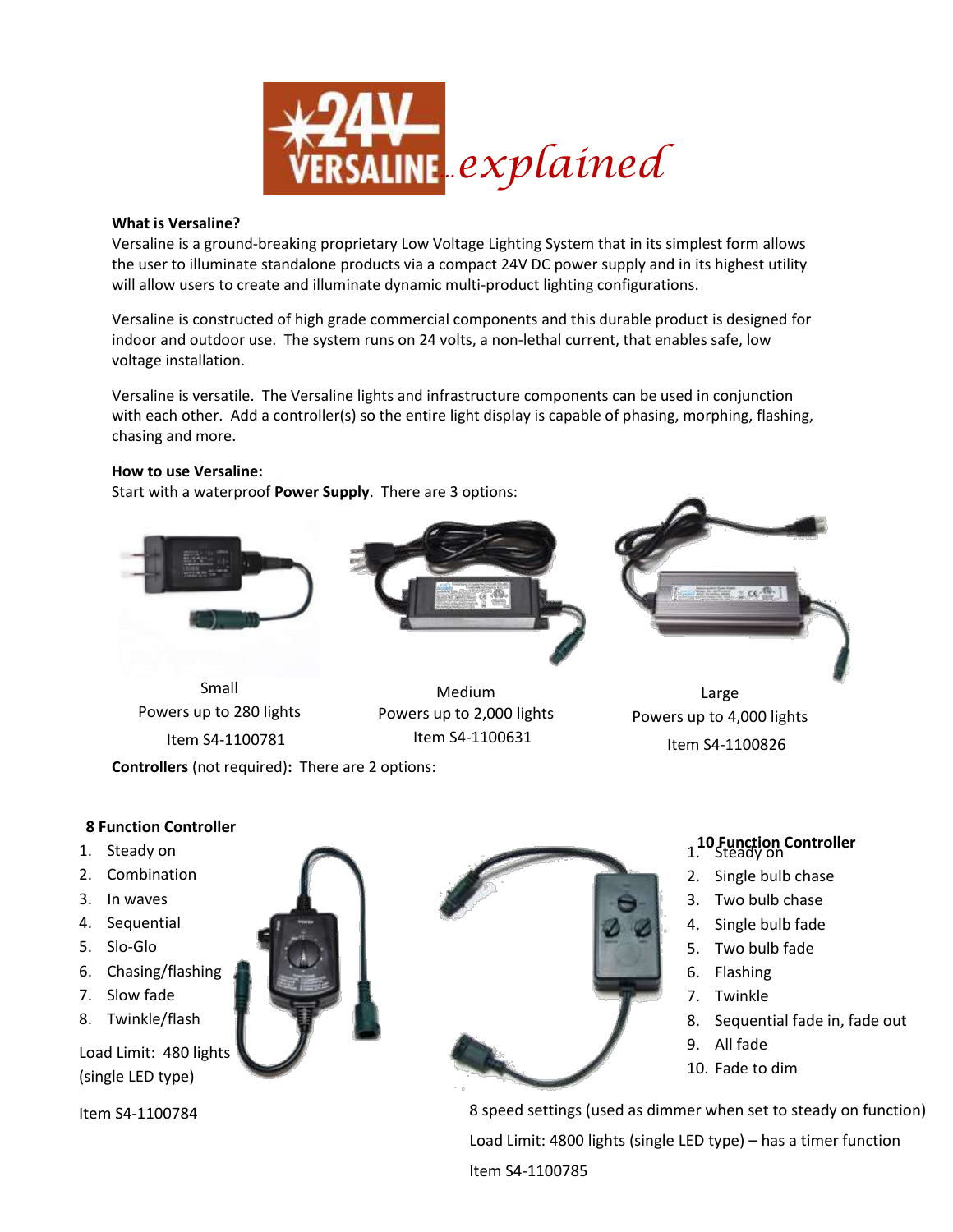**Extension Cords** (not required)**:** There are 3 lengths and each come in white or green cord. All of the Versaline light styles can be connected to an extension cord.



White Extension Cord 6' – item S4-1100620 12' – item S4-1100621 25' – item S4-1100622



 6' – item S4-1100617 12' – item S4-1100618 25' – item S4-1100619

**Motherlines:** There are 2 sizes and each come in white or green cord. All of the Versaline light styles can be connected to a motherline.



**White Motherline**

6' – 12 T-Taps – item S4-1100625

12' – 24 T-Taps – item S4-1100626

White motherlines have more T-Taps because most applications such as light curtains in malls and commercial settings will use white wire and require more T-Taps.

The above motherline is shown with 5MM Warm White light curtains.



# **Green Motherline**

6' – 3 T-Taps – item S4-1100623

12' – 6 T-Taps – item S4-1100624

The above motherline is shown with a purple Lightning Light.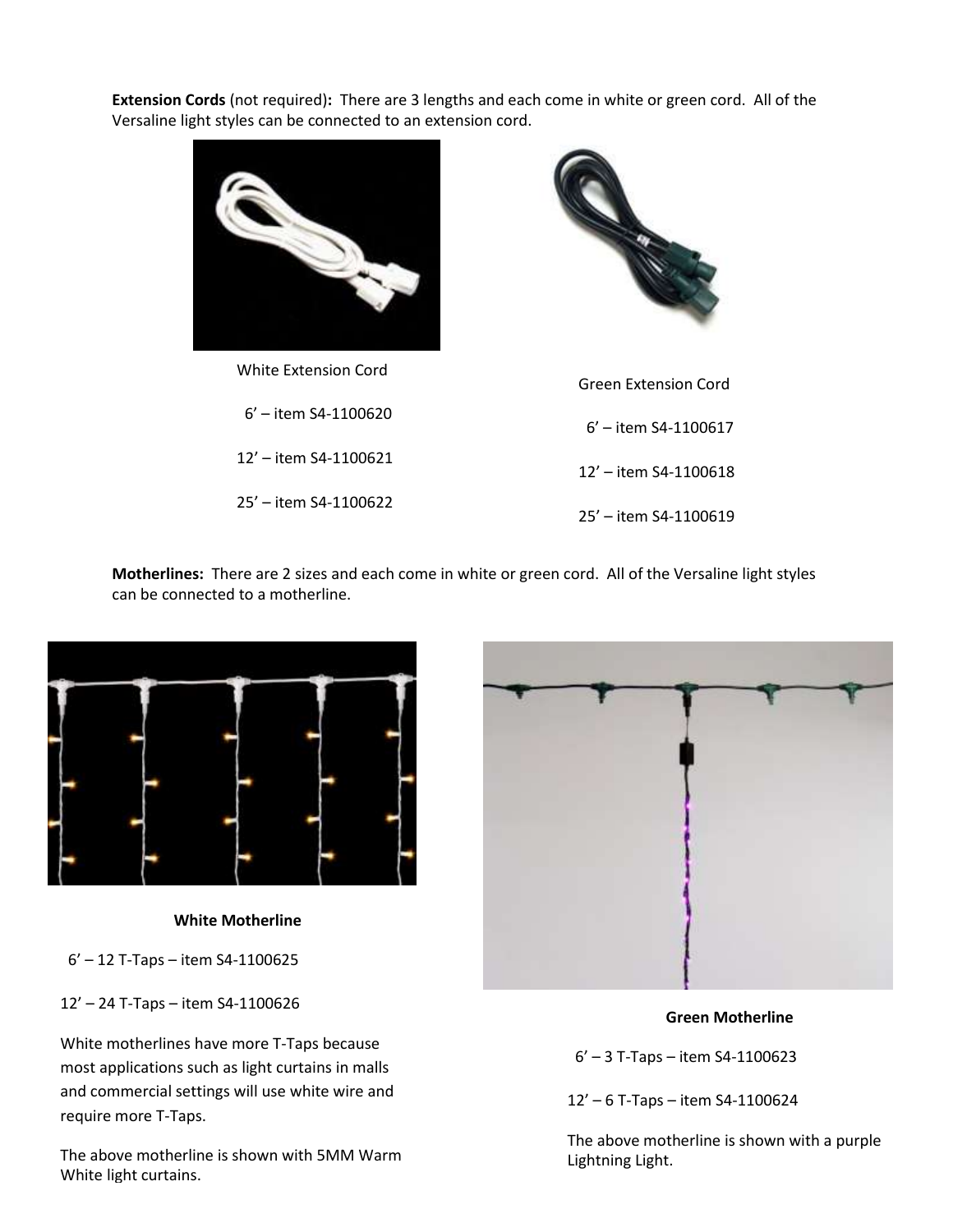**Splitters**: 4-Way and 8-Way splitters come in white and green. They can be used with and without extension cords and/or motherlines.



4-Way splitter, white – item S4-1100629 8-Way splitter, white – item S4-1100630



4-Way splitter, green – item S4-1100627 8-Way splitter, green – item S4-1100628

All of the mentioned products from the power supplies to the splitters are defined as infrastructure. The Versaline infrastructure is designed to carry four lines (channels) of current to enable the user to create intricate displays using a controller or integrated circuit.

Versaline plug configuration:

- Channel 1 controllable
- Channel 2 controllable
- Channel 3 controllable
- Channel 4 not controllable (steady power only)

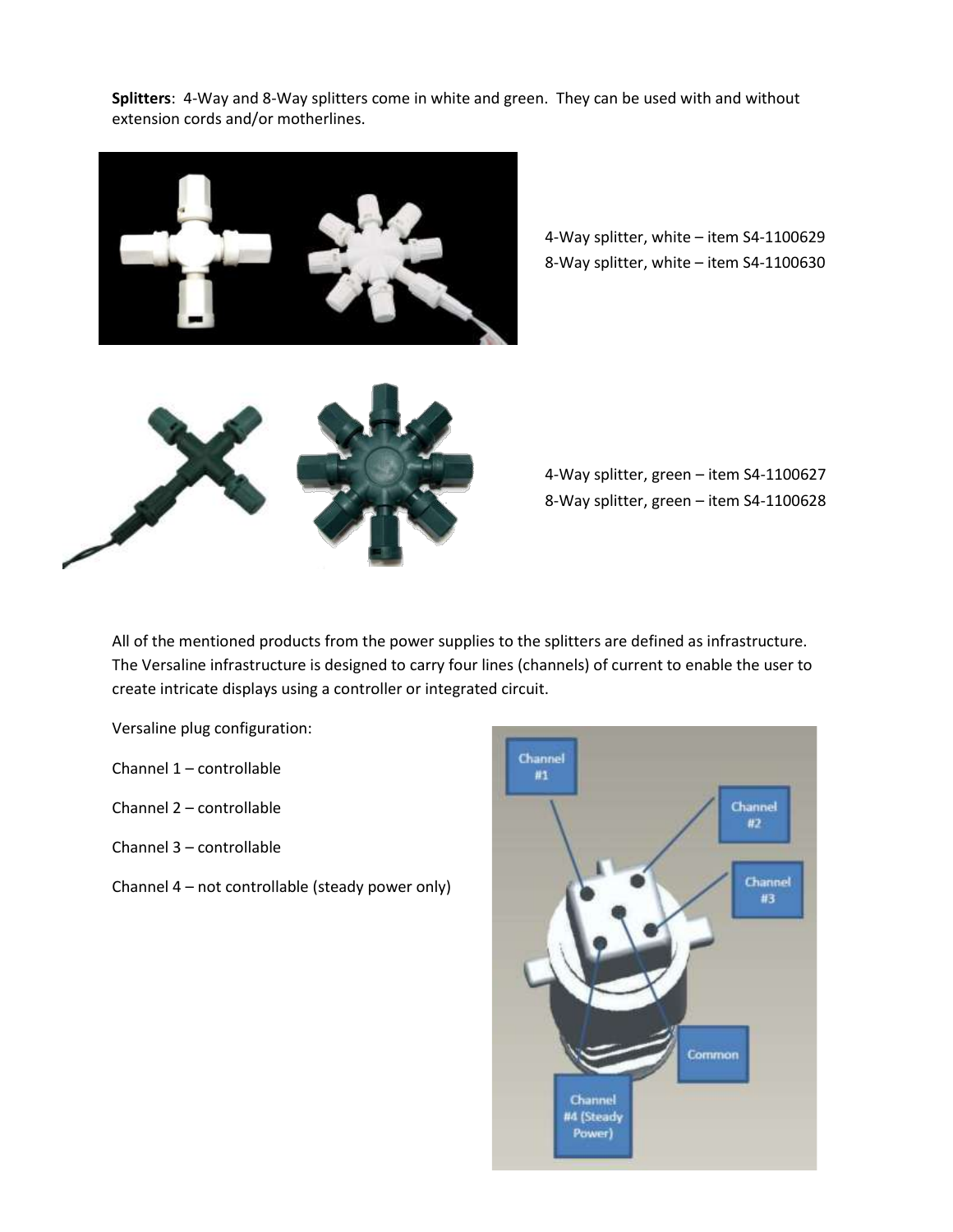# **Versaline: Single Channel vs. 3-Channel**

Versaline light systems come in single channel or 3-channel.



## **Single Channel Defined**

With single channel Versaline lights, every bulb behaves the same.

**No Controller:** If there is no controller, all lights are steady on only.

**Controller:** Adjust the plug orientation to dictate what channel the lights are powered from. All lights will maintain the same function but if they are on different channels, the timing of the function will be different.

To view, control + click on link: **Versaline Lights L[ED Single Channel Light String - 24V](http://www.youtube.com/watch?v=WK__SliTYAc&list=PL5D2F373ADBAEED52&index=9&feature=plpp_video)**

Some single channel lights, such as Meteor Shower and Lightning Lights have an integrated circuit (IC) built into it and no controller is necessary.

To view, control + click on link: **Versaline [Lights LED Lightning Light String - 24V a](http://www.youtube.com/watch?v=GYsDVT1s-do&list=PL5D2F373ADBAEED52&index=4&feature=plpp_video)nd Versaline [Lights LED 5MM WA Meteor Shower Lights - 24V](http://www.youtube.com/watch?v=mh7_zwbhVDA&list=PL5D2F373ADBAEED52&index=6&feature=plpp_video)**

*Use single and 3-channel lights together to achieve a spectacular display.*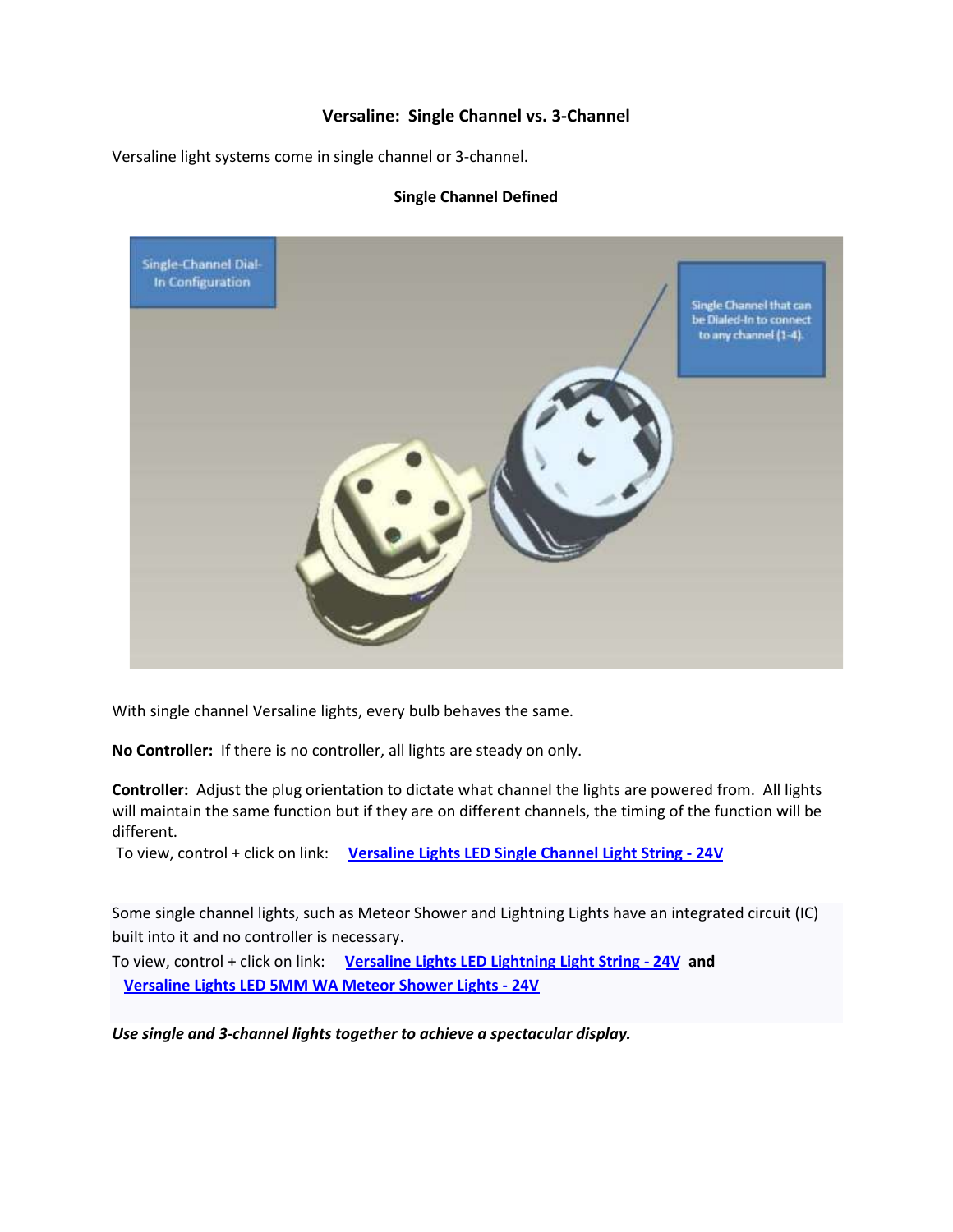#### **3-Channel Defined**



With 3-channel Versaline lights, every **3 rd** bulb behaves the same.

**No Controller:** If there is no controller, all lights are steady on only.

**Controller:** You cannot adjust the plug orientation, however, intricate lighting functions can be achieved using 3-channel lights and/or lighting components. Using imagination and the options on the controllers the combinations are limitless for awe inspiring effects.

To view 3-channel light string, control + click on link: **Versaline Lights LED 3 [Channel Light String - 24V](http://www.youtube.com/watch?v=e70_DV2Ydxo&list=PL5D2F373ADBAEED52&index=12&feature=plpp_video)** 

To view 3-channel hanging crab light, control + click on link:**Versaline [Lights LED 5MM WA Multi-Channel](http://www.youtube.com/watch?v=QImSkk-5Rlw&list=PL5D2F373ADBAEED52&index=8&feature=plpp_video)  [Hanging Crab Lights - 24V](http://www.youtube.com/watch?v=QImSkk-5Rlw&list=PL5D2F373ADBAEED52&index=8&feature=plpp_video)**

To view 3-channel crab light, control + click on link: **Versaline [Lights LED 5MM WA Multi-Channel Crab Light](http://www.youtube.com/watch?v=9XSrq0R-J-I&list=PL5D2F373ADBAEED52&index=7&feature=plpp_video)  [String - 24V](http://www.youtube.com/watch?v=9XSrq0R-J-I&list=PL5D2F373ADBAEED52&index=7&feature=plpp_video)** 

Check out the entire Versaline Commercial LED System Collection on YouTube!

To view, control + click on link: [http://www.youtube.com/user/](http://www.youtube.com/playlist?list=PL5D2F373ADBAEED52&feature=plcp)1000Bulbs/videos